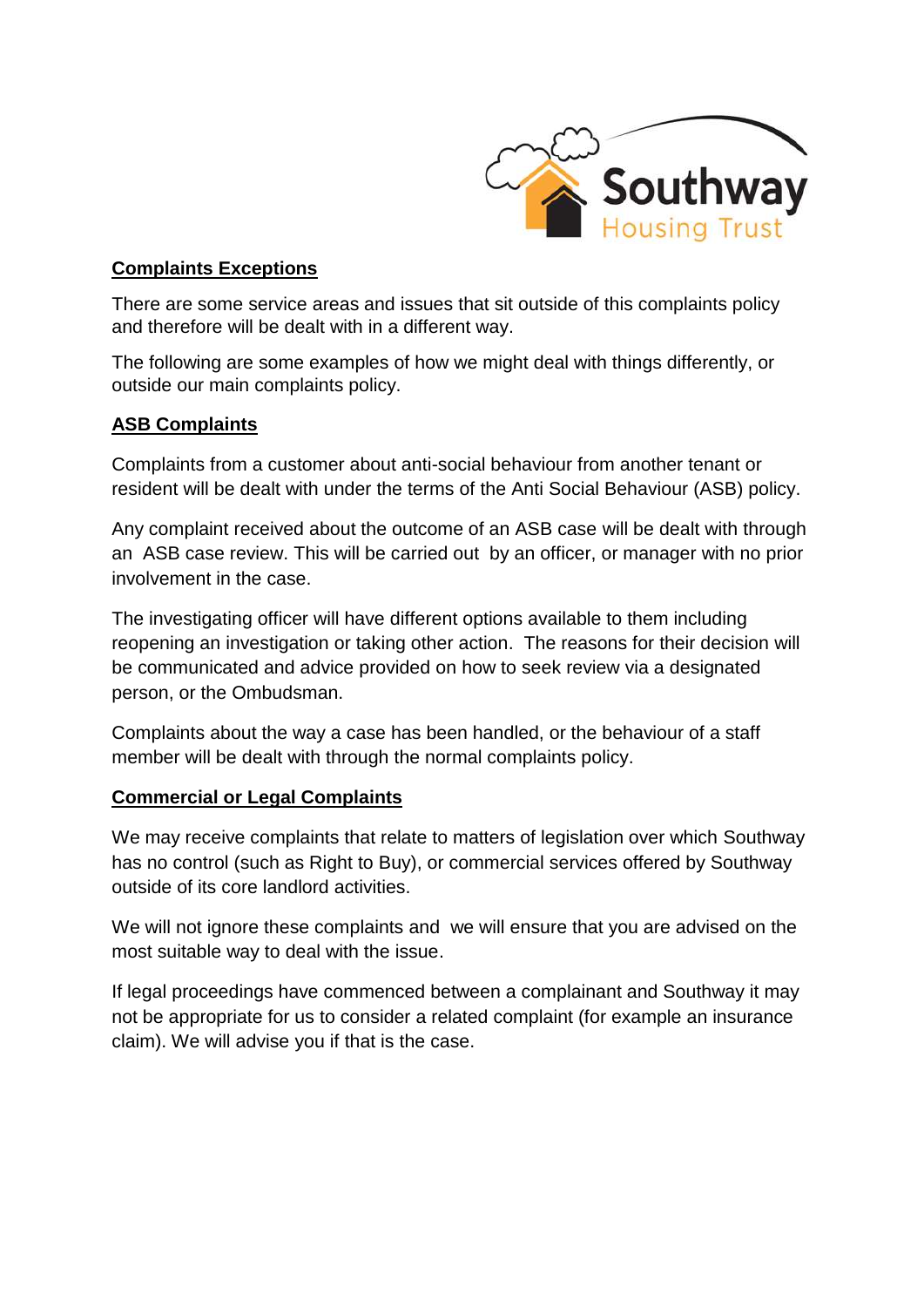# **Complaints about Financial Advice**

We offer a free debt advice service to our tenants. If complaints about this service cannot be resolved in line with this Policy, complainants will be advised of the opportunity to seek redress through the Financial Ombudsman Service, enclosing a copy of the Financial Ombudsman Services standard explanatory leaflet and the contact details of the Financial Ombudsman Service.

### **Complaints to the Regulator of Social Housing Standards**

We adhere to the consumer standards as set out by the housing regulator. The standards cover a range of issues around quality of accommodation and tenancy management.

Whilst the Regulator does not monitor compliance, tenants have the right to report alleged breaches for the regulator to investigate. Further details can be found by visiting:

[gov.uk/government/organisations/regulator-of-social-housing/about/complaints](gov.uk/government/organisations/regulator-of-social-housing/about/complaints-procedure)[procedure](gov.uk/government/organisations/regulator-of-social-housing/about/complaints-procedure)

### **Complaints about other organisations**

We work with a number of different organisations to provide services to our tenants. Should you have a complaint about their service we will investigate this. If for any reason is not appropriate to deal with the problem through our standard complaints process we will advise you of the best course of action

If we receive a complaint about people of organisations over which we have no control, we will signpost the complainant to the appropriate contact or, if appropriate, may act on their behalf.

### **Anonymous Complaints**

Southway will investigate and respond to all complaints even if the source is unknown. We will hold the outcome on file, but for obvious reasons will not be able to provide a written response to the complainant.

### **Unreasonable Complaints**

We will not normally accept complaints that relate to incidents that occurred over 6 months ago.

You have the right to contact the Ombudsman should you wish to challenge an instance where we are not prepared to consider a complaint.